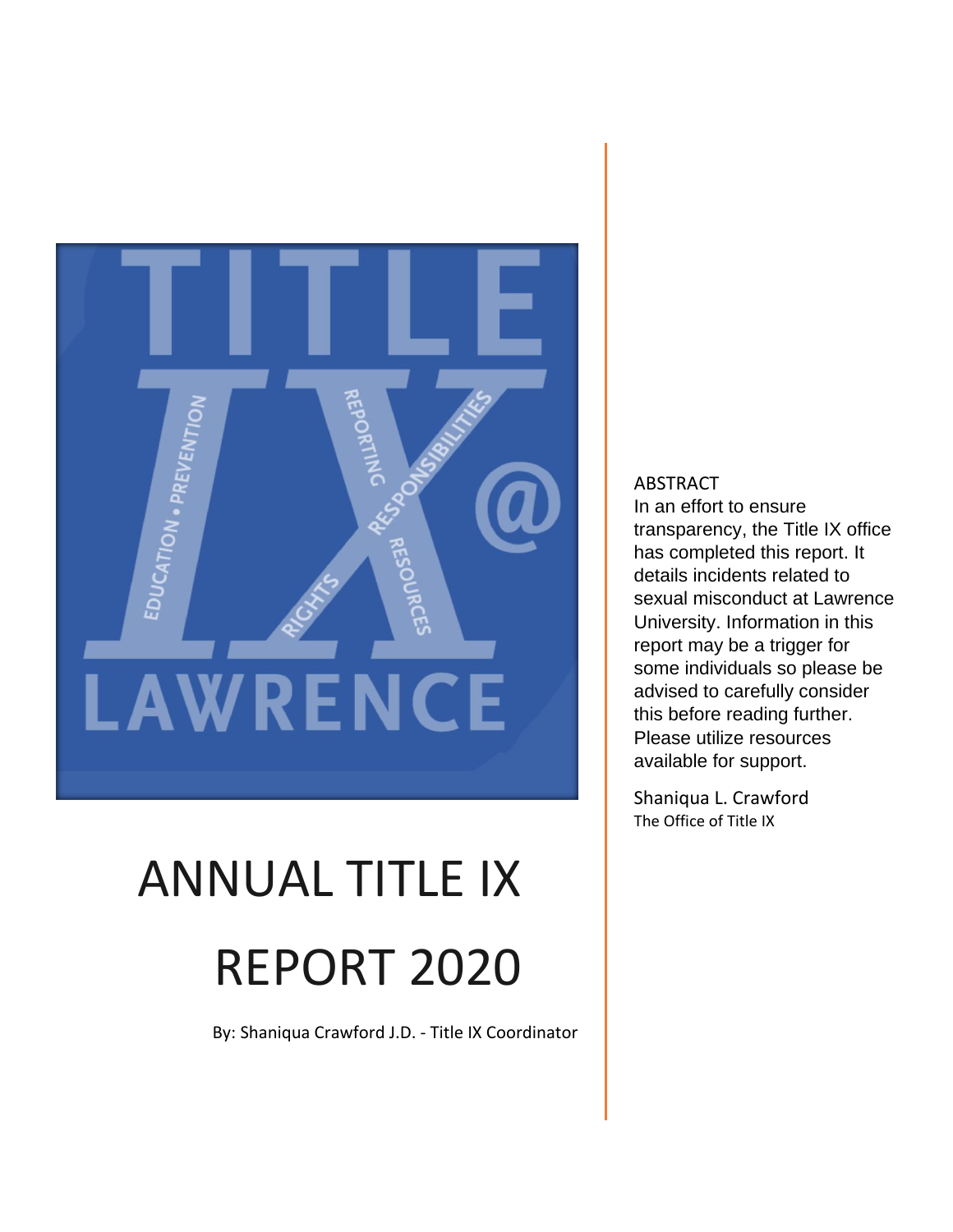# **TABLE OF CONTENTS**

| Introduction-A letter from the Title IX Coordinator 2 |  |
|-------------------------------------------------------|--|
| Section 1: Data Analysis for Year in Review3          |  |
| Section 2 Training/ Education & Programs5             |  |
|                                                       |  |
|                                                       |  |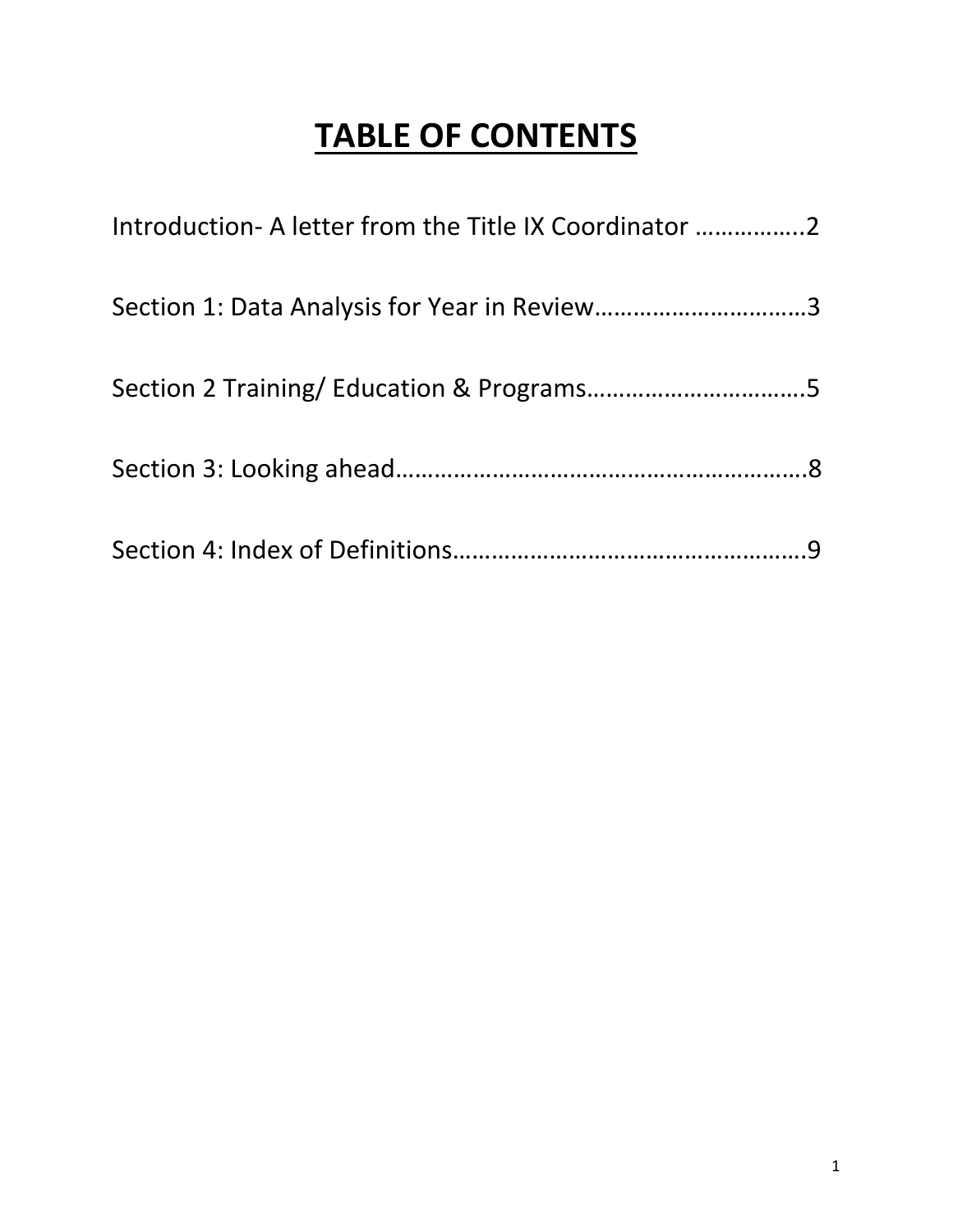### **INTRODUCTION**

Dear Lawrence University students, faculty, and staff,

It is a pleasure to serve as your Title IX Coordinator. While navigating Title IX issues can be complicated and riddled with conflict, our campus as a whole has embraced the desire to shift our culture through training, education, and programming. The collective efforts of the Lawrence community have been enormous in moving us forward. Overall, we have taken many action steps towards building a campus that is safe and free of sexual misconduct.

The purpose in producing an annual Title IX report is to provide transparency on our educational programming, and training efforts, areas for improvement, the number of reports and complaints, and resources/interim measures offered throughout the year. My hope is that this report will drive confidence in the Title IX process and implore a spirit of collaboration to move us forward.

What will be evident through this annual report is our commitment and continuous efforts to ensure a safe campus free of sexual misconduct and Title IX related issues.

It is on us as a campus to drive our efforts and produce the change we want to see. As your Title IX Coordinator, I am here to support you all by ensuring our campus is a great environment to work, live, and learn.

I welcome any suggestions, opportunities for collaboration, and questions.

I look forward to my continued service as your Title IX Coordinator.

Regards, Shaniqua Crawford, J.D.

Title IX Coordinator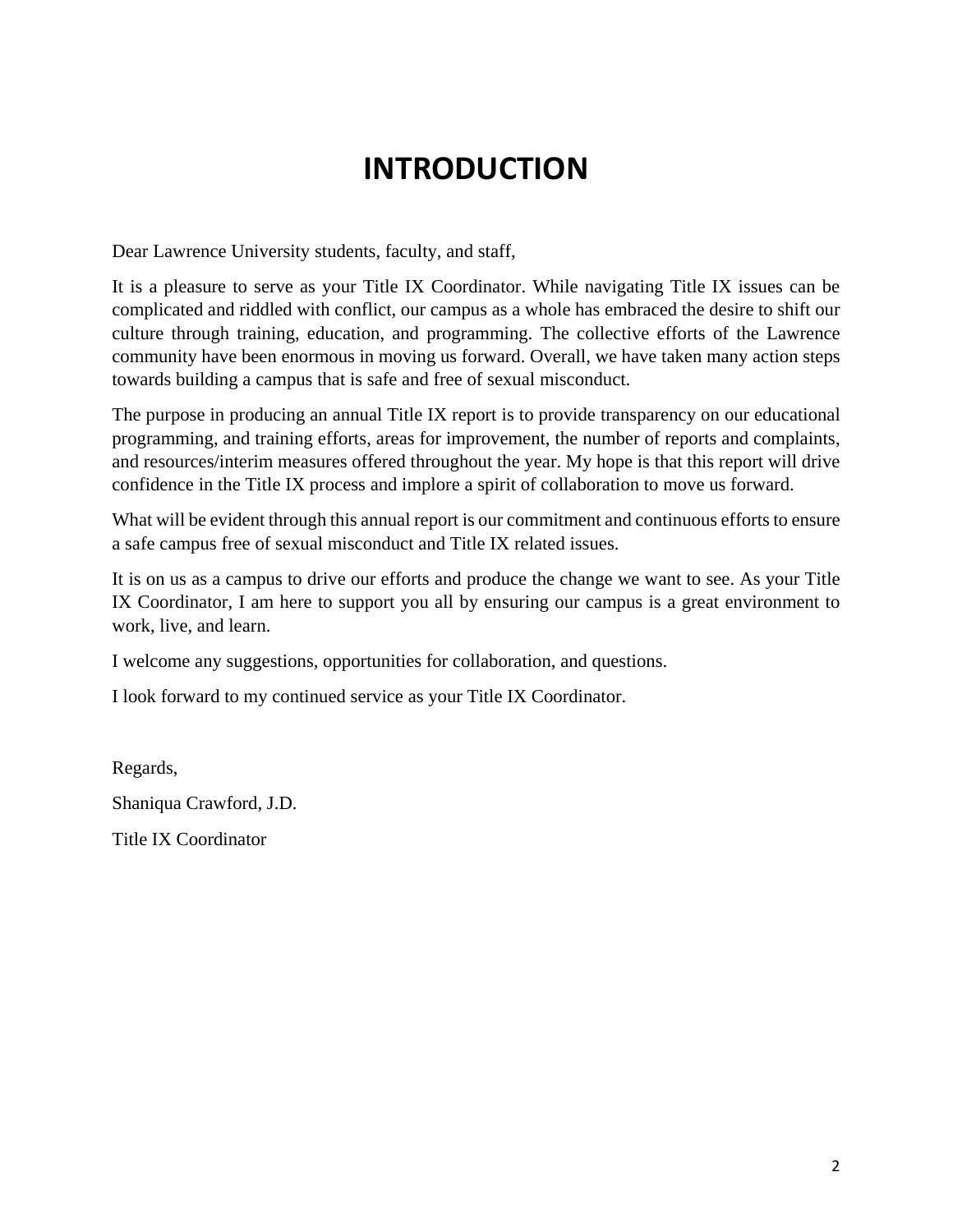### **Section 1: DATA ANALYSIS FOR YEAR IN REVIEW**

The Title IX Office is publishing the data below, as a part of the desire to have and maintain transparency and keep the campus informed about the reports and complaints of alleged misconduct by students, faculty or staff. While high numbers of reports may seem to be alarming for us, they are more representative of increased education, training, and information on reporting options and resources. In 2019, the Title IX Office focused on increasing collaboration across campus, improving programming, and streamlining information.

Please note the following:

 $\overline{a}$ 

- The data reported is on based on a calendar year.
- The data does not include reports made to confidential resources
- For accuracy, included is data of all incidents where there were multiple types of misconduct
- There may be differences in data reported here and that reported by Lawrence University in accordance with requirements of the Clery Act due to differences of definitions; exclusion of reports under Clery.

In every case, where a report or formal complaint is received by the Title IX Office, individuals of concern are offered services when information on their identity is provided. Additionally, where instances of reports list potential concerning behavior that may not necessarily be a violation of policy or fall under the Title IX umbrella, all efforts are made to provide interventional education and support to individuals and departments. For more information on definitions and processes, individuals may review the Policy.<sup>1</sup>

<sup>1</sup> https://www.lawrence.edu/info/services/campus-safety-app/sexual-misconduct-policy-procedures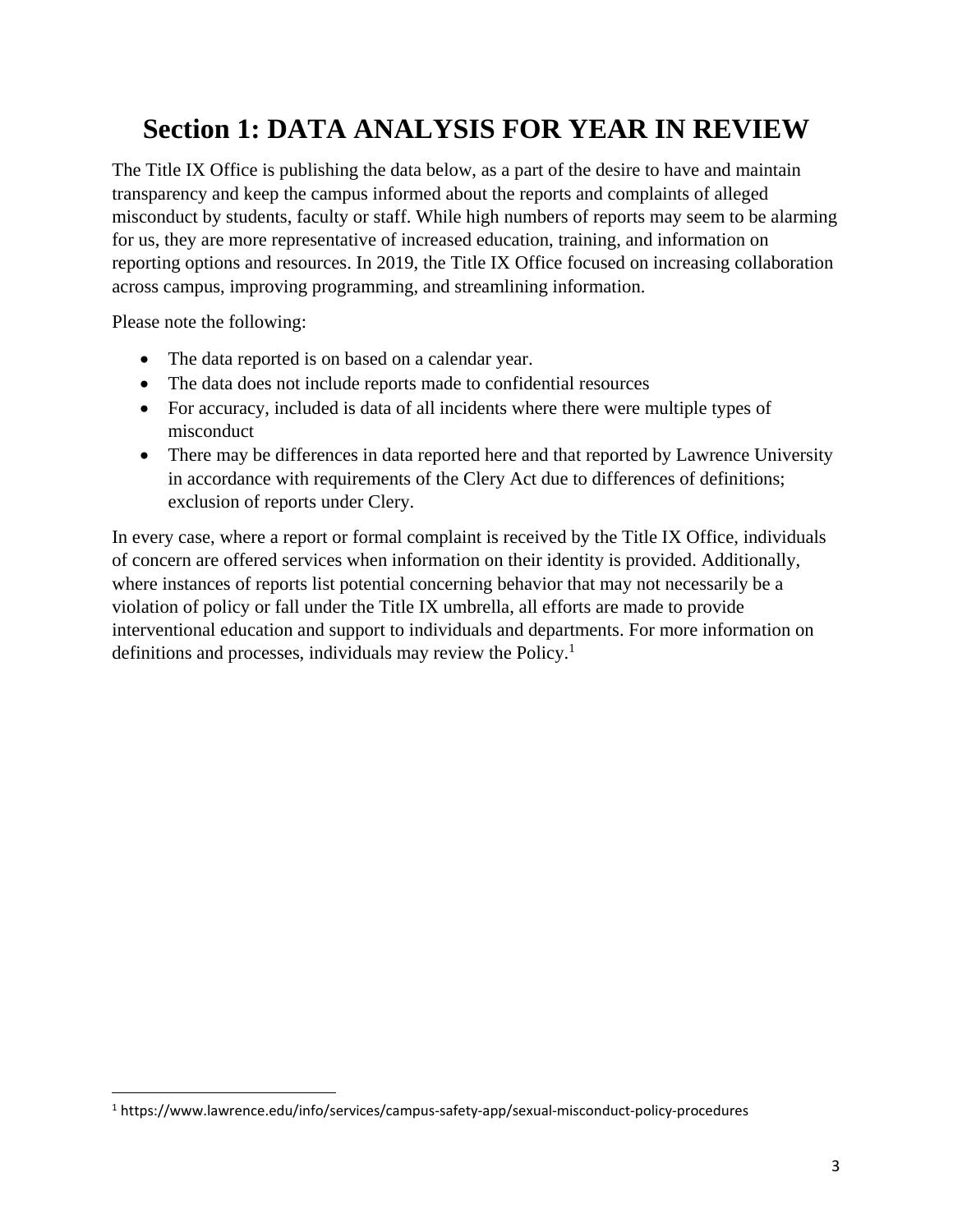



Data reported is limited with no comparison of previous years as records limited

 $\overline{\phantom{a}}$ 

<sup>&</sup>lt;sup>3</sup> Not all Reports and Complaints are formally investigated. For example, some reports are just to put the University on notice for record purposes, some are resolved informally at the bequest of the complainant where possible,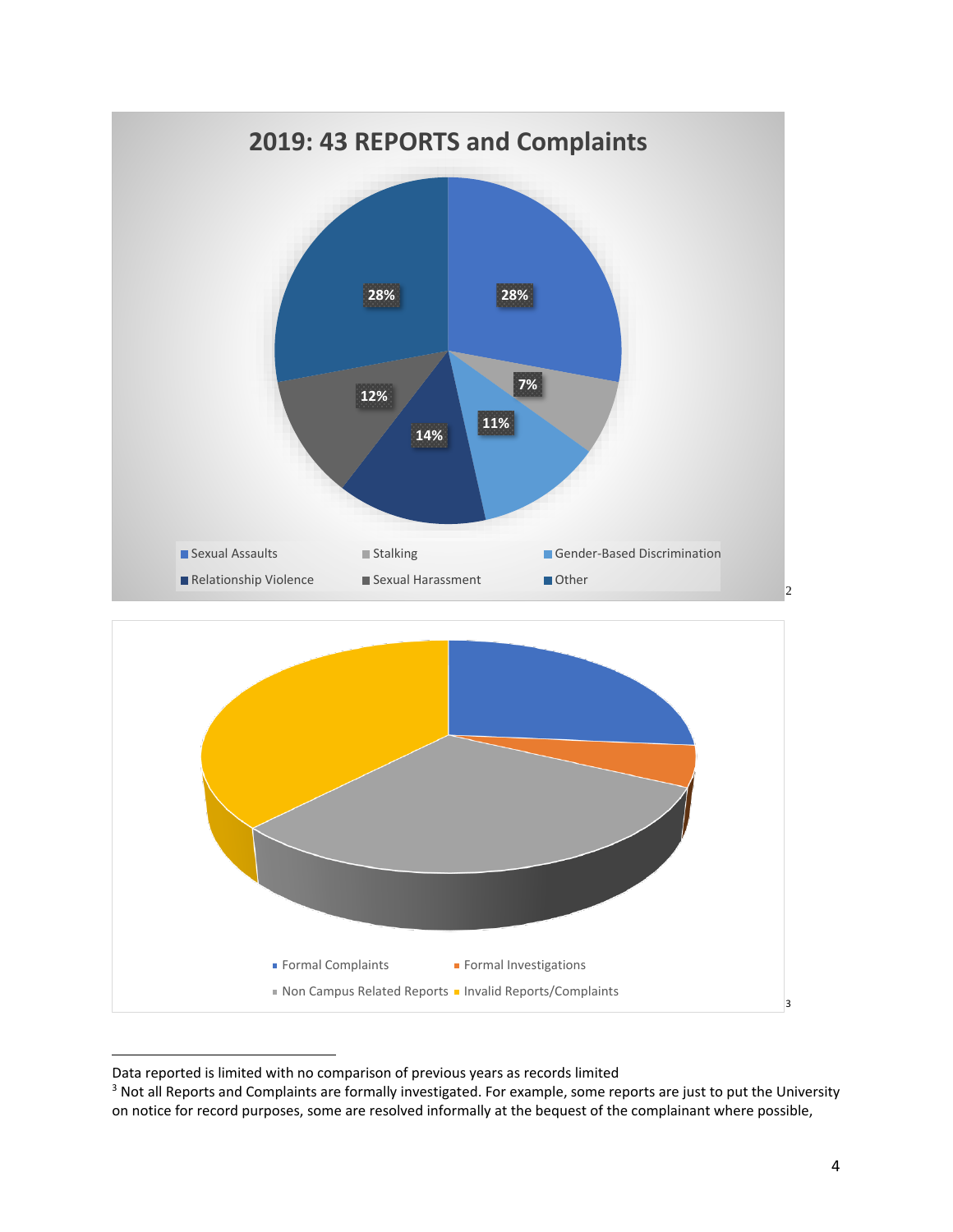# **Section 2: TRAINING/EDUCATION & PROGRAMS**

The Title IX Office has worked with campus partners such as SHARE, Human Resources, Athletics, Student Life, and various other constituencies on across campus to collaboratively shift the culture on our campus around sexual misconduct and Title IX to meet the needs of our students, faculty, and staff.

Working together allows us to understand and address a wide variety of issues that may arise on campus in the different areas. Through collaboration we ensure that our programming is inclusive and supports progressive programming and education initiatives.

Additionally, the Title IX Office happily offers in-person training sessions for faculty, staff, and students. You can contact the Title IX Coordinator, Shaniqua Crawford at [titleix@lawrence.edu](mailto:titleix@lawrence.edu) or (920) 832-7496 to explore options for your department/organization/group needs. The Title IX Coordinator welcomes opportunities to serve on panel discussions or to be present at events on related topics.



#### **Our efforts in these areas focus on :**

 $\overline{\phantom{a}}$ 

and some, if true, do not represent violations of policy. However, all individuals of concern are offered resources and other support as needed.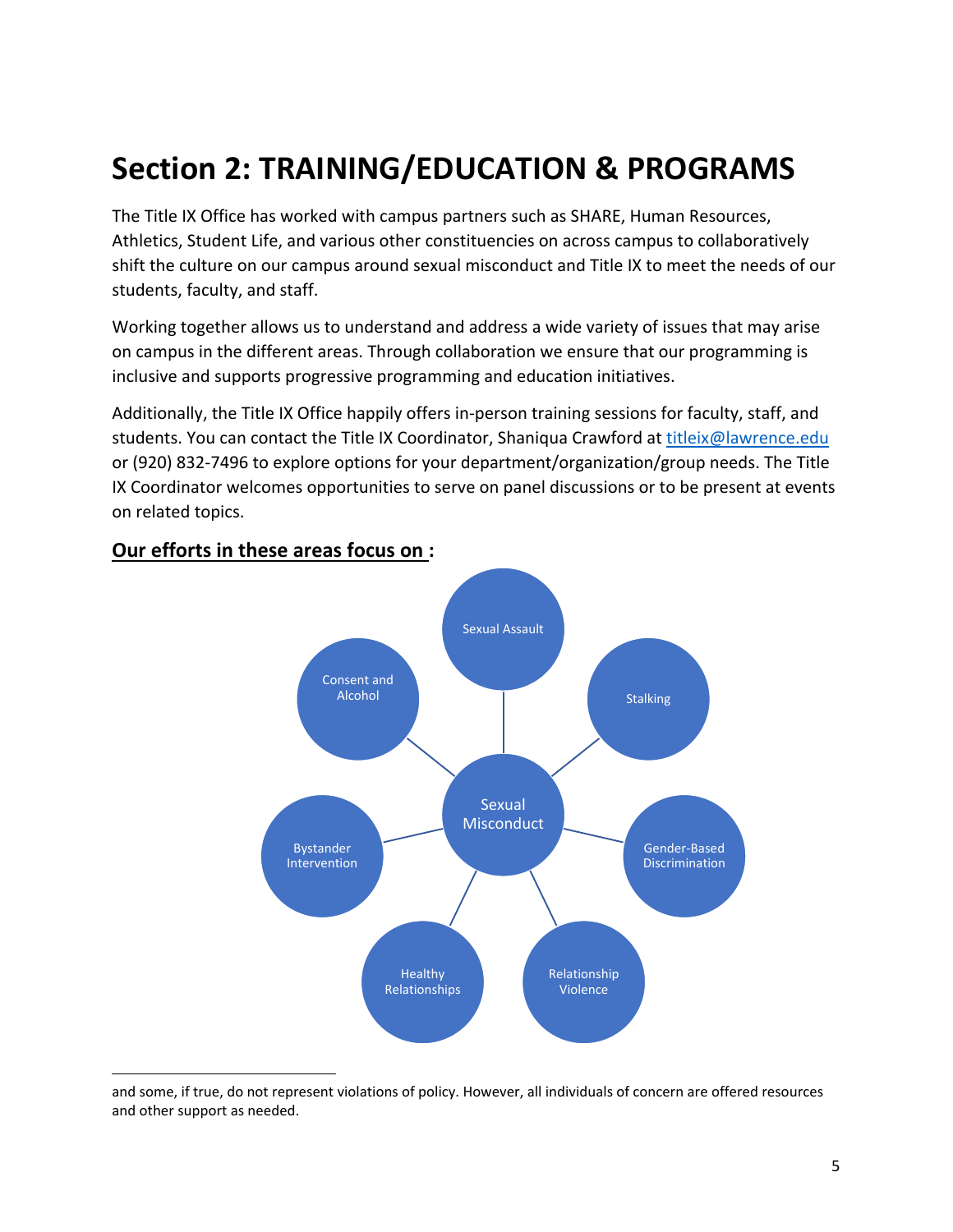#### **TAKE A CLOSER LOOK AT PROGRAMMING; TRAINING; MATERIALS IN REVIEW**

In the spirit of collaboration and partnership, there are many programs, education, and trainings campus-wide to ensure that our constituents have a wealth of resources, information, and support. In that spirit, the Title IX Office, SHARE, and SASHA, work together to ensure that we provide content that is relevant and sparks a desire to act in all.

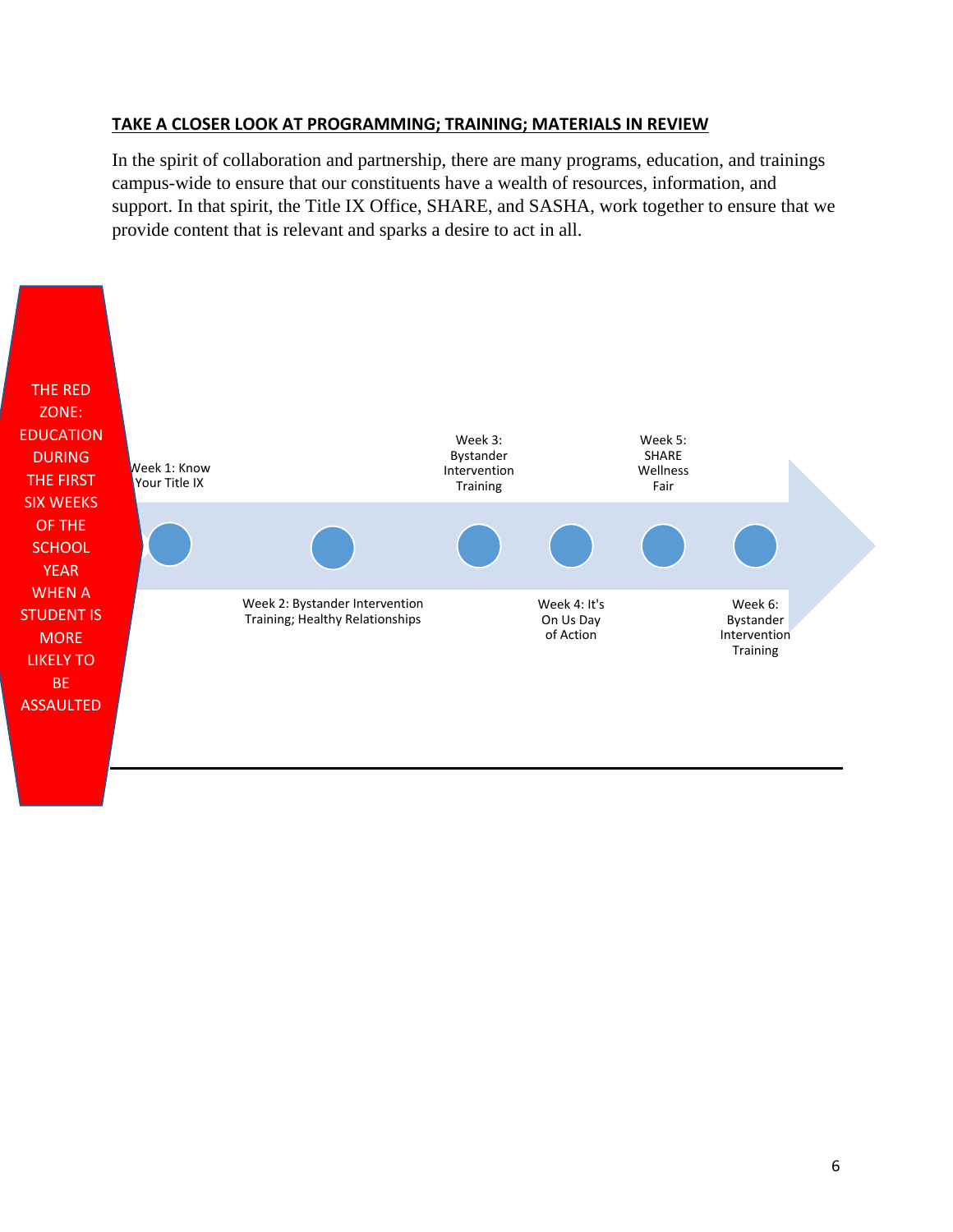

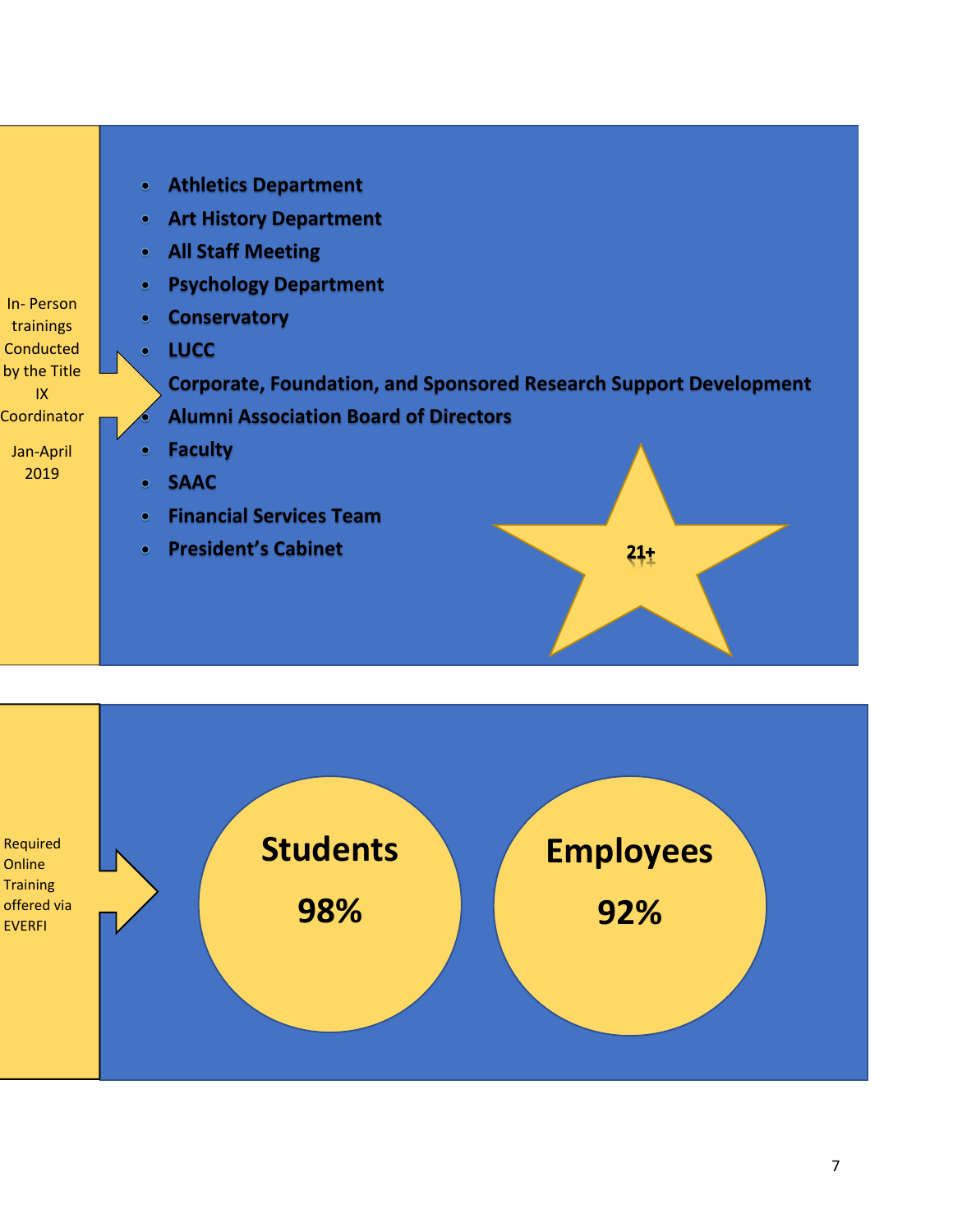### **SECTION 3: CONTINUING TO MAKE GREAT STRIDES AND LOOKING AHEAD**

Lawrence University will continue the work of ensuring compliance with Title IX and doing our best to maintain a campus where students, faculty and staff can learn, work, and live free of sexual misconduct, stalking, retaliation, and relationship violence.

Great Strides, the Lawrence way: Through continued efforts to ensure we tailor actions in the following areas so that the needs of our campus are being met.

# **A LOOK IN THE FUTURE**

While we know that we have come a long way on improving our efforts in Title IX and sexual misconduct, we recognize that the landscape and relevancy of this work is always changing, thus we will continue to seek out ways to elevate the work we do to better serve the needs of our campus community. As a result, the following are future action steps we have planned for 2021.

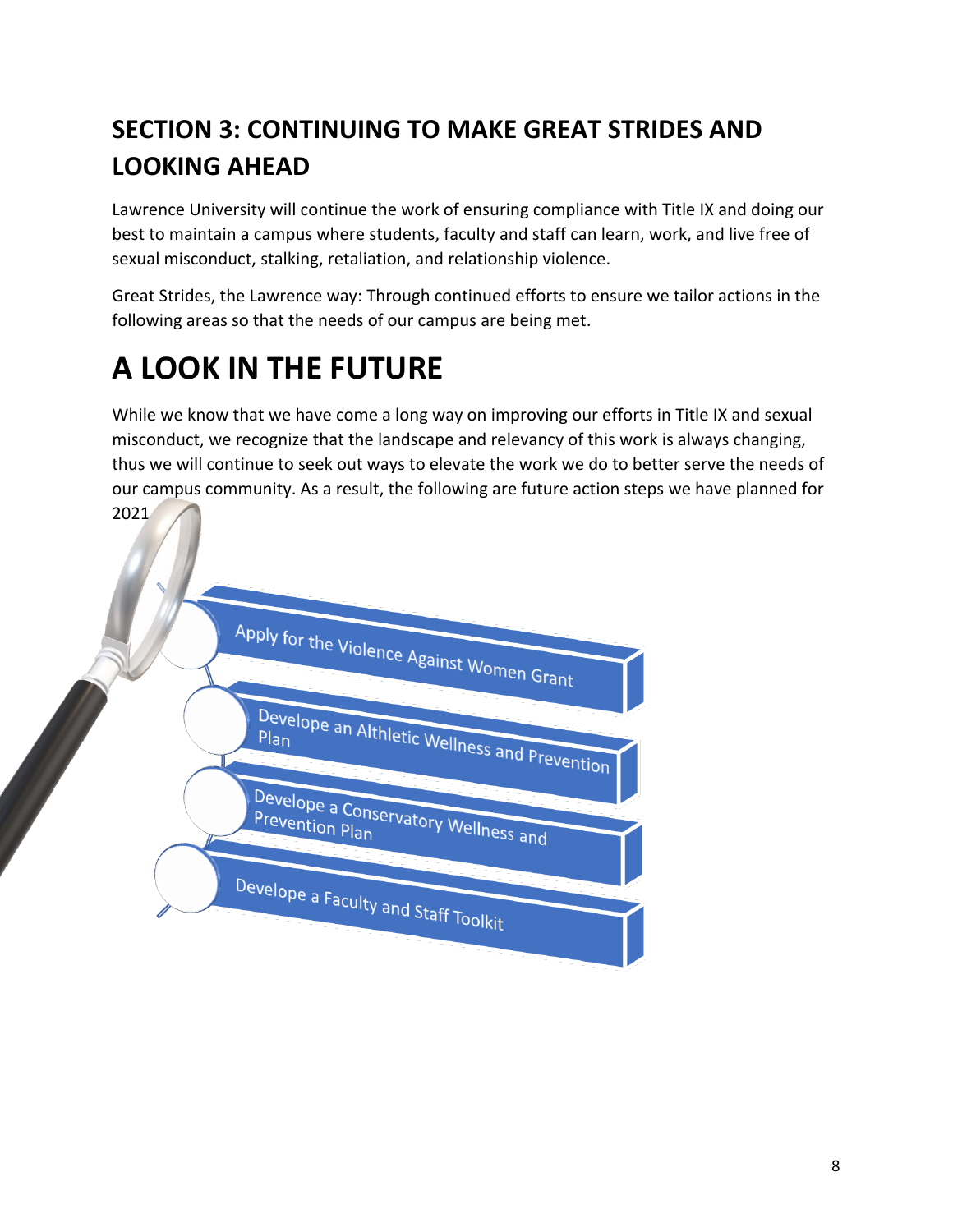## **Appendix of Definitions:**

#### **Definitions of Key Terms**

- **Title IX coordinator:** the person responsible for monitoring the institution's compliance with Title IX, including its efforts
- **Clery Act:** a consumer protection law that requires universities to share information about crime on or around campus and efforts to improve campus safety.
- **Complaint**: a complaint of sexual misconduct is a request for action by the university; complaints of sexual harassment or exploitation may be investigated internally or externally or settled by mediation; complaints of sexual assault (non-consensual sexual contact or intercourse) are investigated by an external investigator contracted by the university.
- **Complainant:** a person who has filed a complaint of sexual misconduct. Also referred to as the *reporting party.*
- **Confidential source:** a person who can offer support without having to report misconduct to the Title IX Coordinator. Confidential sources include counselors, health care workers, clergy, and sexual assault advocates (including SHARE Advocates at Lawrence).
- **Consent:** agreement to participate in sexual activity; consent can be given through words or actions but must be knowing (with full understanding of the situation), clear (unambiguous), and freely given (uncoerced). Consent can be revoked at any time, and consent cannot be given by anyone under age 18 in Wisconsin.
- **Cyber-stalking:** a form of sexual harassment in which the internet or other electronic device is used to stalk someone. Cyber-stalkers may use e-mail, chat rooms, social networking sites, and other tools to monitor, harass, embarrass, or threaten their victims.
- **Hostile environment:** physical, social, or emotional interaction that unreasonably interferes with, denies, or limits someone's ability to participate in or benefit from the university's educational program or activities and/or to carry out the duties of employment.
- **Intimate partner violence** (also **dating violence**, **domestic violence**, or **relationship violence**): The actual or threatened physical, sexual, emotional, or financial abuse of an individual by someone with whom they have a current or prior intimate relationship or shared residence.
- **Report:** a report notifies the Title IX Coordinator of sexual misconduct. Reports are kept in a secure location and used to offer help and to improve campus safety; they are not formally investigated unless they indicate a pattern, predator, threats, violence, or weapons.
- **Respondent:** the person who is responding to a complaint of sexual misconduct (the person the complaint is about).
- **Sexual assault:** non-consensual sexual contact or intercourse.
- **Sexual contact:** any intentional or forced sexual touching by one person of another person, whether with a body part or object, without consent. Sexual touching includes contact with the breasts, buttocks, groin, or genitals of either person.
- **Sexual exploitation:** taking non-consensual or abusive sexual advantage of another, whether by invading sexual privacy (viewing or causing someone to view sexual activity or sharing sexual images without permission), possessing or transmitting child pornography, knowingly transmitting a sexually transmitted infection, or prostituting another person.